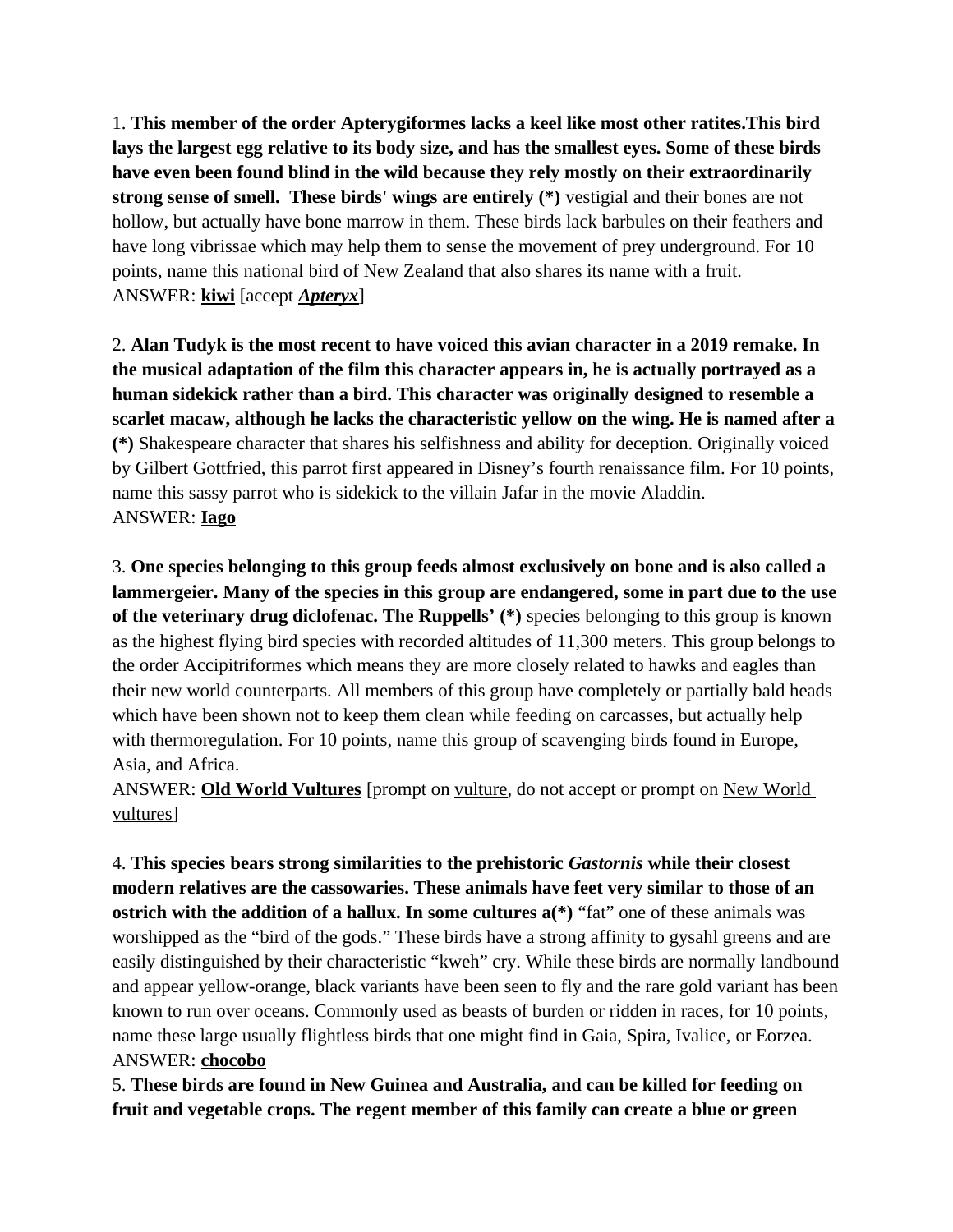**saliva "paint" and will use bundles of leaves as paint brushes to apply it. Many incorrectly believe that the males of this family build (\*)** nests, but they actually have no involvement in reproduction after copulation. The Satin species of this family is particularly drawn towards blue items such as straws and bottle caps due to their own blue coloration. For 10 points, name this family of birds known for the amazing structures they build as a part of their complex mating behaviors.

ANSWER: **bowerbirds** [accept **Ptilonorhynchidae]**

6. **The largest individuals of this species were likely the size of a common raven, and this species is thought to have been an opportunistic hunter mainly feeding on small reptiles and mammals. Presence of asymmetrical wing feathers and firm vanes helped with the classification of this species, which likely had black feathers. This species has three (\*)**  clawed fingers, a hyperextensible second toe, and a long bony tail which doesn't quite fit in with its sharp teeth. The first skeleton of this species, also known as Urvogel, was found near Langenaltheim, Germany. The first evidence of this species was unearthed in 1861 and was a single feather. For 10 points, name this prehistoric species generally classified as the first known bird.

ANSWER: **archaeopteryx** [accept **Urvogel** before mention]

7. **As of 2019, it is believed that these birds may be capable of tool use after they were observed using sticks to scratch themselves. These birds have a unique hinge mechanism in their beak which allows them to adjust for carrying multiple fish at a time.** (\*) Decoys were introduced to lure these birds back to islands and some were observed rubbing their beak on the decoy's beak, which is a mating behaviour. These black and white birds generally mate for many years at a time and will reuse the same nest. These birds are still hunted and consumed regularly in Iceland where their raw hearts are eaten as a delicacy. For 10 points, name these seabirds found in the northern Atlantic or Pacific oceans that are not penguins despite all of their convergent adaptations.

ANSWER: **puffins** [accept *Fratercula*; do NOT accept or prompt on penguins]

8. **Romeo and Juliet argue over the time because one of them believes they heard the nightingale and the other believes it to be this bird "the herald of the morn." This bird sings "of many links without a break/in chirrup, whistle, slur and shake" as he flies into the air.** (\*) Thomas Hardy wrote a poem on the death of this bird inspired by it being written as a "blithe spirit" in a previous poem. A poet asks one of these birds to "teach me half the gladness/that thy brain must know," in a poem addressed to one of these birds. For 10 points, name this bird that is still "bravely singing" although it can "sarce be heard amid the guns below" *In Flanders Fields*.

ANSWER: **lark** [accept **skylark**]

9. **Fossil footprints show that this feature existed in the early Cretaceous, even though skeletal evidence of this morphology doesn't arise until the Cenozoic. Asymmetric action of**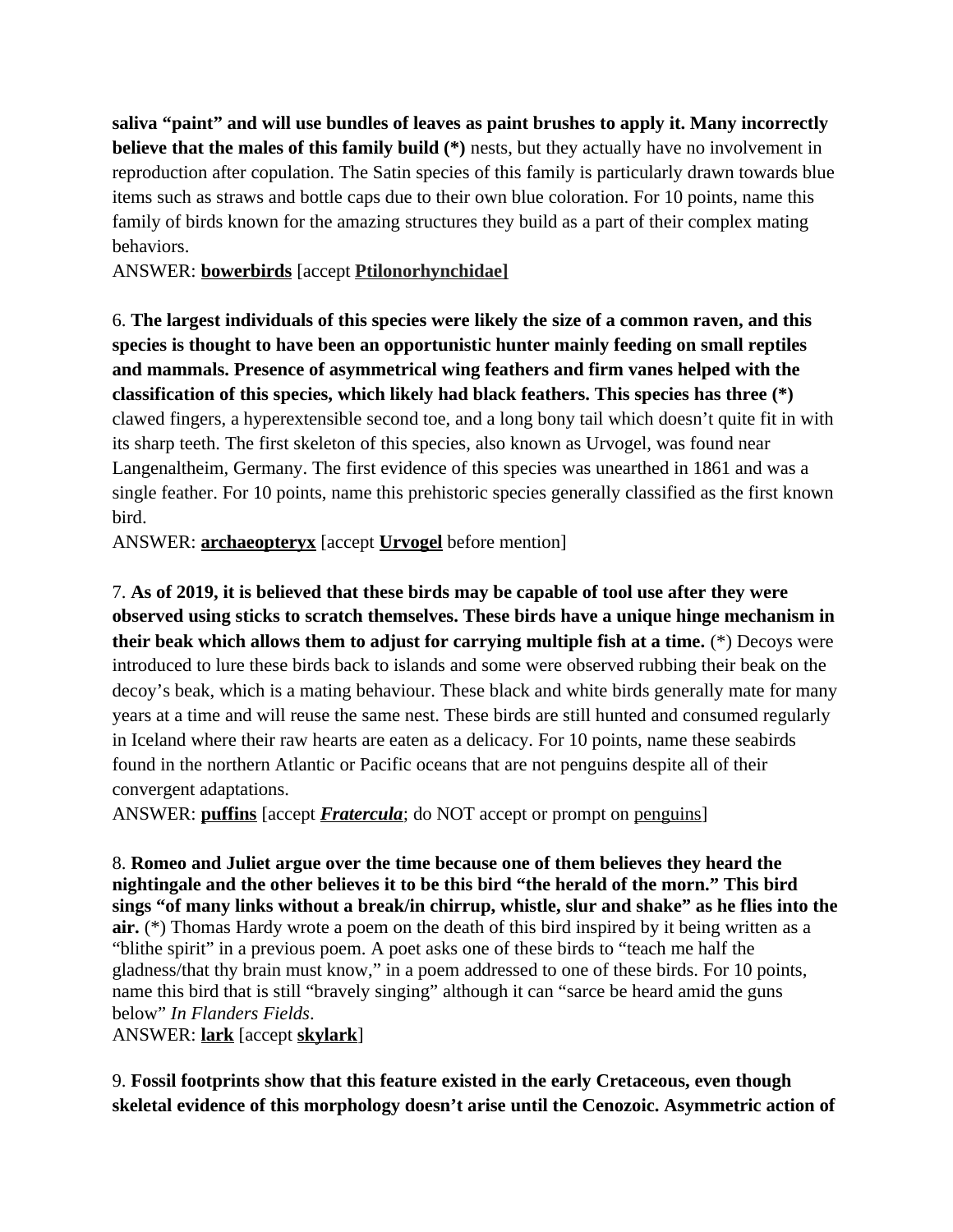**muscles ABDIV and EBDIV causes reversion of digit IV in the development of budgerigars, which results in this toe arrangement.** (\*) Chameleons also have this toe arrangement, although they have five digits rather than four. Some owls have this toe arrangement, but they also have the ability to rotate their fourth digit for better grip. For 10 points, name this toe arrangement found in parrots and woodpeckers where toes two and three face forward and one and four face backwards. ANSWER: **zygodactyl**y

10. **This bird can be found in an isolated valley, and has a shrill call that sounds like a scream. This bird is more delicious than oysters or eggs, and should be prepared by boiling it in sawdust and salting it in glue. A Nightwish song claims that every one of these birds "spooks of the past" - that song is Alpenglow. One rendering of this creature showcases it as a large vulture-like creature with red and black stripes, (\*)** as depicted in a 2010 film. A Bluetones song named for this bird contains the line "these demons inside are refusing to die." You are advised to "beware" this bird and "shun the frumious bandersnatch." For 10 points, name this fantastical bird created by Lewis Carroll. ANSWER: **Jubjub** bird

11. **A member of this family, sometimes called the qua-qua, is known for its use of sticks to forage for grubs. One group from this family has a complicated social ranking system where males are higher than females, and males are more likely to rise up in rank if they**  fail to mate successfully. (\*) One species from this family has successfully passed the mirror test - that is the Eurasian magpie. It is a myth that you must 'free' these bird's tongues in order to allow them to speak. This family of birds contains the largest members of the order passeriformes. For 10 points, name this bird family containing ravens, crows, and jays. ANSWER: **corvids** [accept **crow** before grubs, prompt on it after; accept **corvidae**]

12. **According to zoologist Mike Dickison, this eight foot tall specimen could have evolved from the whooping crane. In a 2012 presidential debate, Mitt Romney admitted to loving this character, but still said he wanted to stop using taxpayer money to run the network he appears on. (\*)** This bird told Peter Marshall on *Hollywood Squares* that he's a lark, but in a *Mister Roger's Neighborhood* episode he calls himself a golden condor. Caroll Spinney played this character for almost 50 years before he retired in 2018. His human coworkers believed this character's best friend to be imaginary until 1985 - that best friend is Mr. Suffleupagus. For 10 points, name this large, yellow, *Sesame Street* character. ANSWER: **Big Bird**

13. **Part of the mating ritual for this species involves them flying high into the air, then locking talons as they spiral quickly towards the ground. In media the screech of a redtailed hawk is used to represent the sound of this bird. This species does not attain its full adult plumage until about five years old which can result in many misidentifying it as the**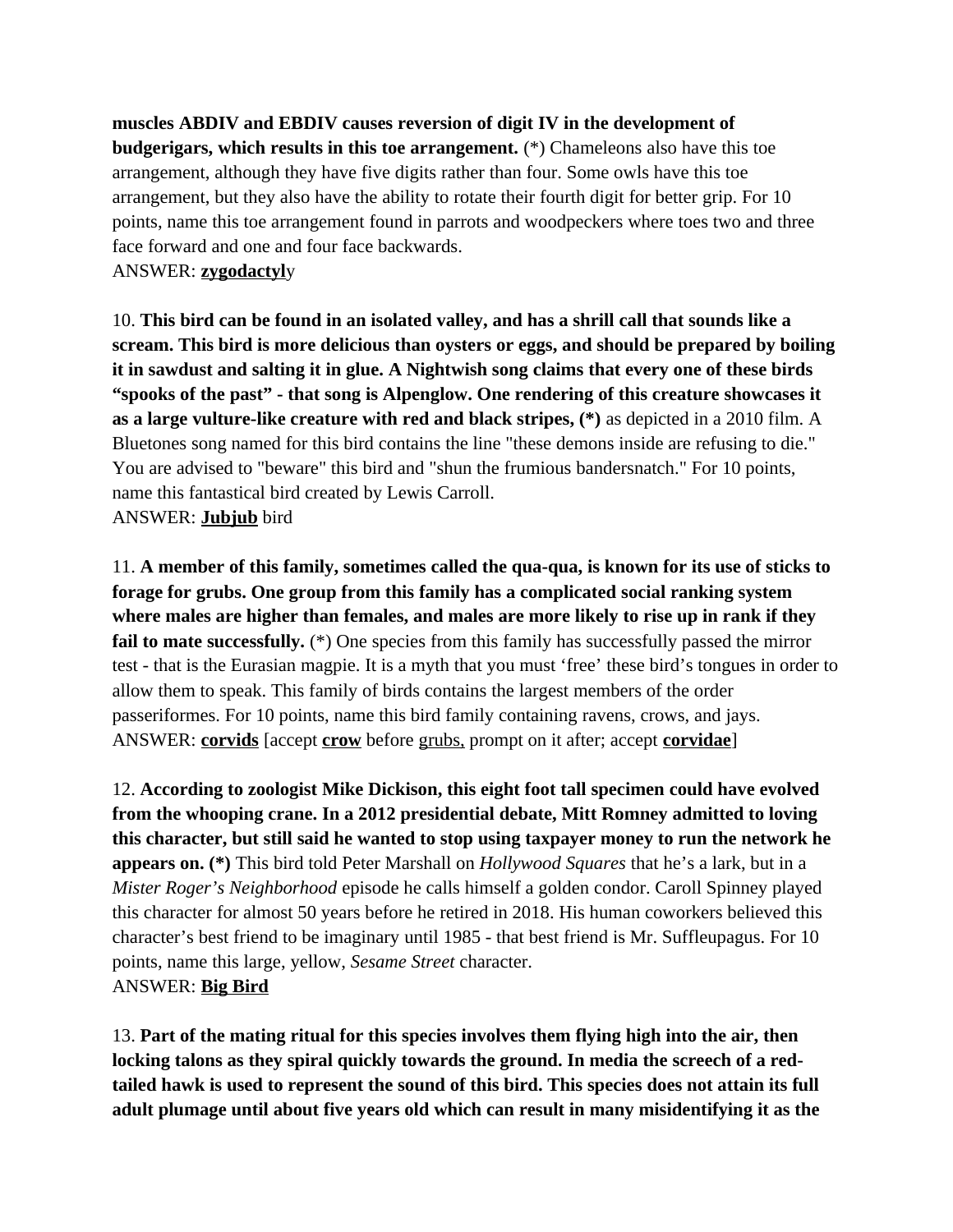**largest raptor species in (\*)** North America. This bird builds the largest nest of any raptor species with some weighing up to two tons. These birds have become a problem in Seattle recently for dropping trash onto people's homes. For 10 points name this American raptor with scientific name *Haliaeetus leucocephalus.*  ANSWER: **bald eagle**

14. **One member of this family of birds is reminiscent of the mythical Simurgh, while another shares similarities with the Vermillion bird Suzaku. In French, these birds are named after the Egyptian god Ra and the Norse gods Odin and Thor. These birds, also known as the winged mirages or titans, place immense (\*)** pressure on their opponents, increasing PP use. None of these birds can be captured in Hoenn, and in Kalos only one can be found depending on your choice of starter pokemon. For 10 points, name this trio of pokemon whose master is Lugia.

ANSWER: **legendary birds** [also accept Articuno, Moltres, and Zapdos]

15. **In penguins, this process is called "catastrophic" due to the degree and speed at which it happens. In some birds, especially larger flighted birds, this process may take more than a year to complete. Many songbirds undergo a mini migration before the winter in order to shelter in a safe place for this process to occur. (\*)** In some birds this process is prenuptial with the fittest birds beginning the earliest. This process generally happens symmetrically, which is helpful for pet bird owners if they have concerns about their birds self-mutilating. For 10 points, name this process that is the seasonal replacement of a bird's feathers. ANSWER: **molting** [prompt on shedding]

16. **A piece named after one of these birds begins in the cello with a descending C, B, E melody accompanied by broken chords on the pianos. The bassoons showcase the roasting of this bird in the aria "Olim lacus colueram." A chord signaled by four horns (\*)** in a Sibelius piece was inspired by a flock of these birds passing overhead. One of these birds flies around the realm of the dead in a piece originally composed for *The Building of a Boat*. For 10 points, name this bird that titles the thirteenth section of *Carnival of the Animals* and a Tchaicovsky ballet.

ANSWER: **swan** [accept **le cygne**]

17. **This bird is the only member of the genus** *Opisthocomus***, and the only extant member belonging to Opisthocomidae. This bird had been thought to be closely related to tinamous or gamebirds, although genome analysis shows their closest relatives to be cranes and plovers. Chicks of this species are born with two claws on each wing to assist in their ability to maneuver around tree branches.** (\*) These birds are unique in their use of fermentation for digestion of food which is possible due to their enlarged crop which functions similarly to the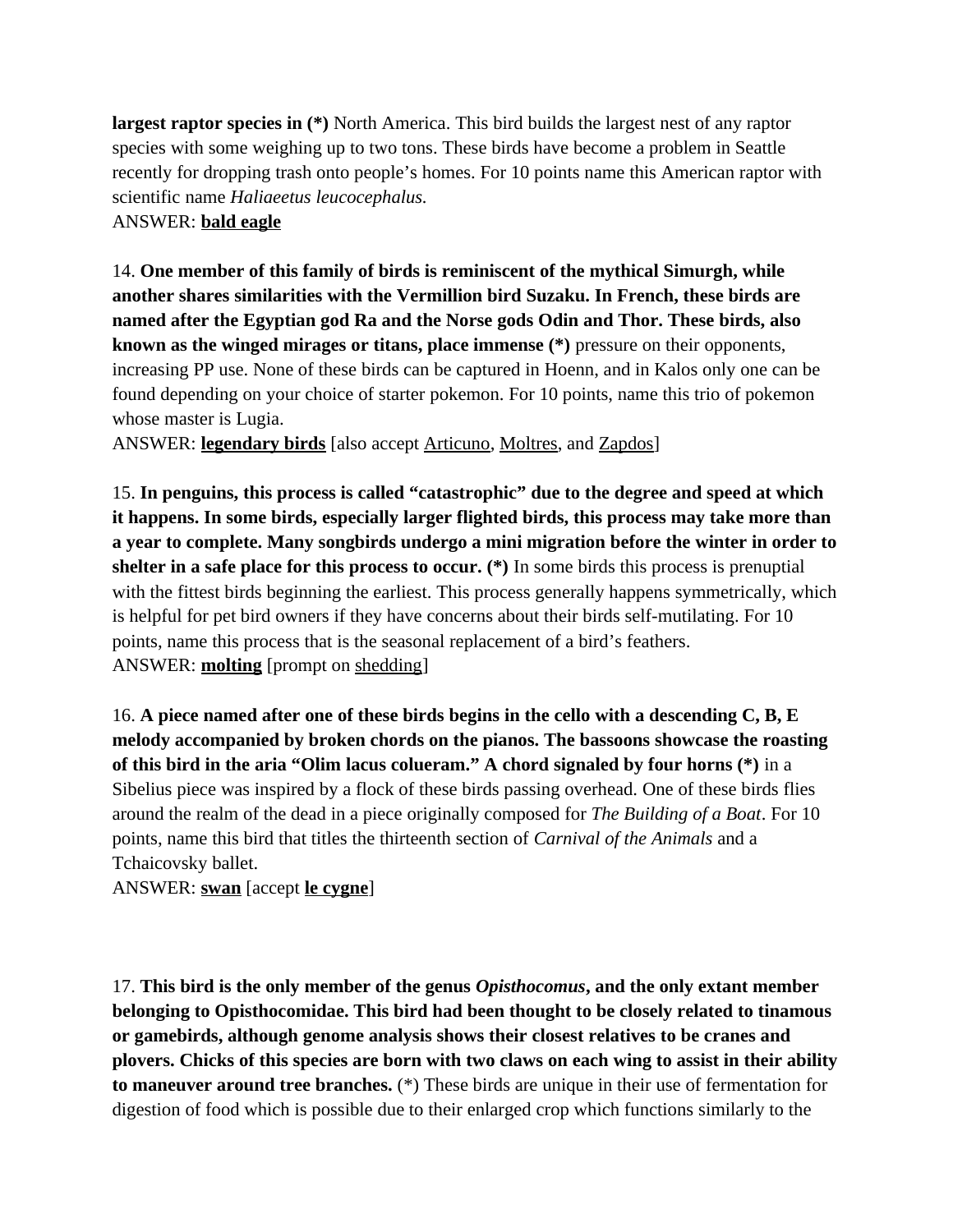rumen of a cow. This fermentation results in these birds smelling much like manure which gives them their nickname - the skunk bird. For 10 points, name this South American bird species that survives almost exclusively on leaves.

ANSWER: **hoatzin** [accept **skunk bird** before mention, accept **reptile bird**, **stinkbird**, or **Canje pheasant**]

18. **This bird is a Libra that wears a green bowtie, and his favorite song is Two Days Ago. He grew up in the city and had to move to continue working towards his dream of becoming an archaeologist. Unfortunately he has not yet received his doctorate because there were no spots for him at (\*)** Farway Museum. In *Super Smash Bros. Brawl* he can be found as a trophy with his sister Celeste who loves stargazing and runs an observatory. This character won't hesitate to share his distaste for bugs and any other information he blabbers out. This character is nocturnal so must be woken up if you'd like to speak to him during the day. For 10 points, name this owl, the museum curator featured in the *Animal Crossing* series of games. ANSWER: **Blathers**

19. **These birds are second only to the budgerigar when it comes to their popularity as household pets. Common color mutations for this species include cinnamon, pied, and pearl. It's not hard to see that these birds are related to cockatoos when they lift up the crest on the top of their head. (\*)** The artist potatopato creates comics almost exclusively about these birds. Another popular comic featuring these birds, which are not chickens, is chicken thoughts. These birds are excellent whistlers and many videos feature them singing phone ringtones, or even things like the Addams family or darth vader theme. For 10 points, name this parrot species most easily recognized for the bright orange patches on their cheeks. ANSWER: **cockatiel** [I guess accept **weiro bird**, or **quarrion**]

20. \*description acceptable\* **The American Bird Conservancy tests products to help reduce these events by flying birds through a tunnel with two lanes and documenting the lane they choose. When these events occur due to territoriality, they are rarely fatal. (\*)** These events are most likely to occur during migrations. These events generally occur at night time due to the presence of light. Ultraviolet coatings, fritting, and even decals can all be used to deter these events. This event is second only to cats in bird mortality. For 10 points, name this event that generally occurs on the sides of buildings.

ANSWER: **window strikes** [accept anything indicating a bird hitting a window or glass, although do NOT accept answers that mention mirrors]

## North American Identification Lightning Round!!!

MODS, let players know how this part of the packet will work by reading them the following: Each question is a field identification clue about the bird, followed by the alpha code for that bird. The alpha code is the first two letters of the first word of the bird's name, followed by the first two letters of the second word. For example; the alpha code for the bald eagle is BAEA. 10 points for questions answered before the alpha code, 5 points for after.